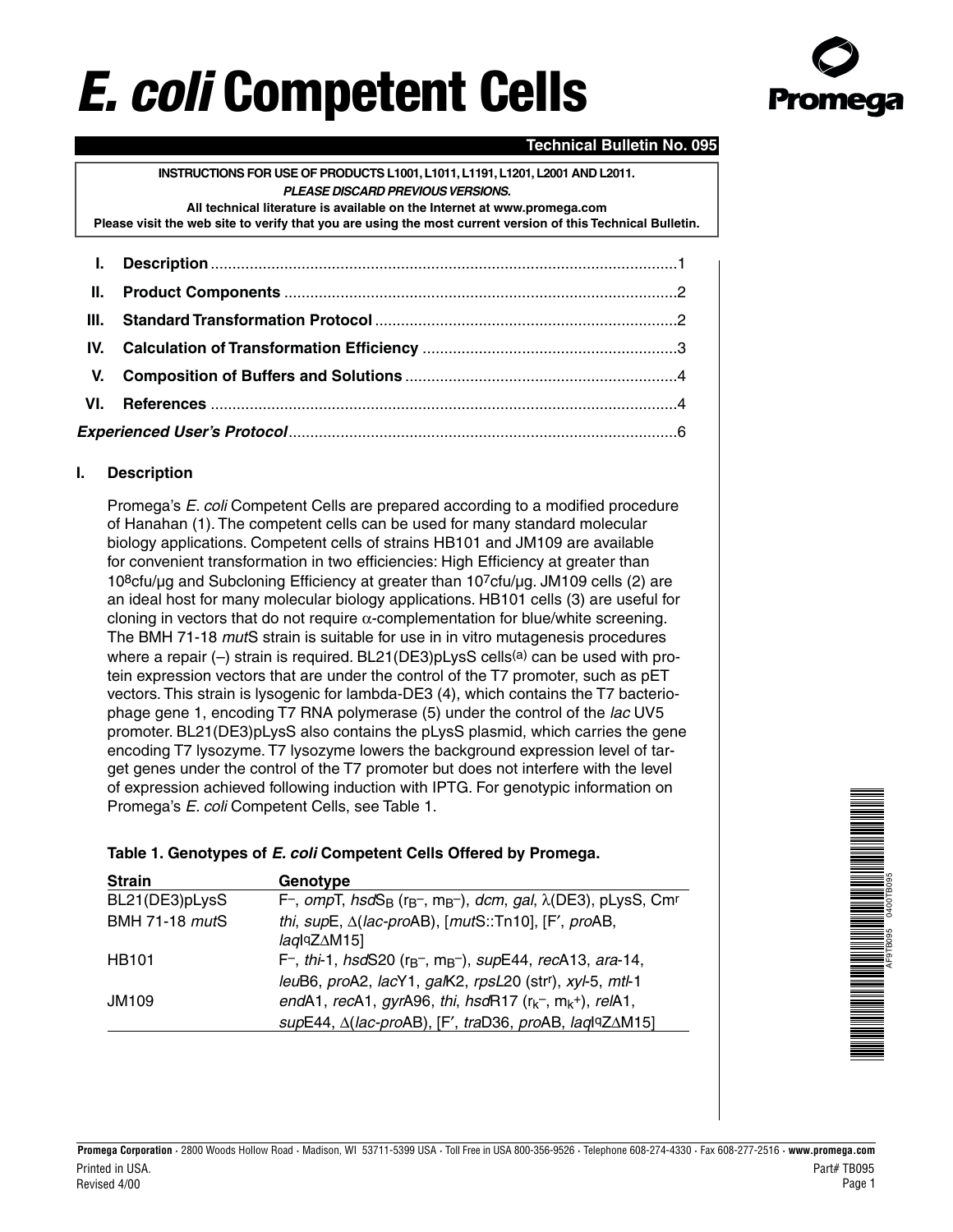<span id="page-1-1"></span><span id="page-1-0"></span>

#### **II. Product Components**

| <b>Product</b>                                      | <b>Size</b>     | Cat.#             |
|-----------------------------------------------------|-----------------|-------------------|
| <b>JM109 Competent Cells, High Efficiency</b>       | 1 <sub>ml</sub> | L <sub>2001</sub> |
| $($ >10 <sup>8</sup> cfu/µg)                        | (5 × 200µl)     |                   |
| <b>JM109 Competent Cells, Subcloning Efficiency</b> | 1ml             | L <sub>1001</sub> |
| $($ >10 <sup>7</sup> cfu/µg)                        | (5 × 200µl)     |                   |
| HB101 Competent Cells, High Efficiency              | 1ml             | L2011             |
| $($ >10 <sup>8</sup> cfu/µg)                        | (5 × 200µl)     |                   |
| HB101 Competent Cells, Subcloning Efficiency        | 1ml             | L <sub>1011</sub> |
| $($ >10 <sup>7</sup> cfu/µg)                        | (5 × 200µl)     |                   |
| BL21(DE3)pLysS Competent Cells(a)                   | 1ml             | L <sub>1191</sub> |
| $($ >10 <sup>6</sup> cfu/µg)                        | (5 × 200µl)     |                   |
| BMH 71-18 mutS Competent Cells                      | 1ml             | L <sub>1201</sub> |
| $($ >10 <sup>7</sup> cfu/µg)                        | (5 × 200µl)     |                   |

**Storage Conditions:** Always store Competent Cells at –70°C. Thaw on ice when ready for use. **Do not refreeze thawed, unused aliquots.**

All cells are supplied in 200µl aliquots and are provided with 3ng of Competent Cells Control DNA for use as a positive control. Typically, 100µl of Competent Cells are required for standard transformations.

#### **III. Standard Transformation Protocol**

#### **Materials to Be Supplied by the User**

(Solution compositions are provided i[n Section V.\)](#page-3-0)

- LB or SOC medium
- LB plates with antibiotic
- $17 \times 100$ mm polypropylene culture tubes, sterile (e.g., Falcon® 2059)
- IPTG (Cat.# V3955; optional, see Note 4)
- X-Gal (Cat.# V3941; optional, s[ee Note 4\)](#page-2-1)
- 1. Chill sterile  $17 \times 100$ mm polypropylene culture tubes on ice, one per transformation (e.g., Falcon® 2059). Use of a standard microcentrifuge tube reduces the transformation efficiency by approximately 50% due to inefficient heat-shock treatment of the cells.
- 2. Remove frozen Competent Cells from –70°C and place on ice for 5 minutes, or until just thawed. Once the cells have thawed, pipet quickly or use chilled (4°C) pipette tips to prevent the cells from warming above 4°C.
- 3. Gently mix the thawed Competent Cells by flicking the tube, and transfer 100µl to each of the chilled culture tubes.
- 4. Add 1–50ng of DNA (in a volume not greater than 10µl) per 100µl of Competent Cells. Move the pipette tip through the cells while dispensing. Quickly flick the tube several times.
- 5. Immediately return the tubes to ice for 10 minutes.
- 6. Heat-shock the cells for 45–50 seconds in a water bath at exactly 42°C. **Do not shake.**
- 7. Immediately place the tubes on ice for 2 minutes.





Competent Cells Control DNA at Step 4.

**Note:** To determine the transformation efficiency, we recommend using 1µl (0.1ng) of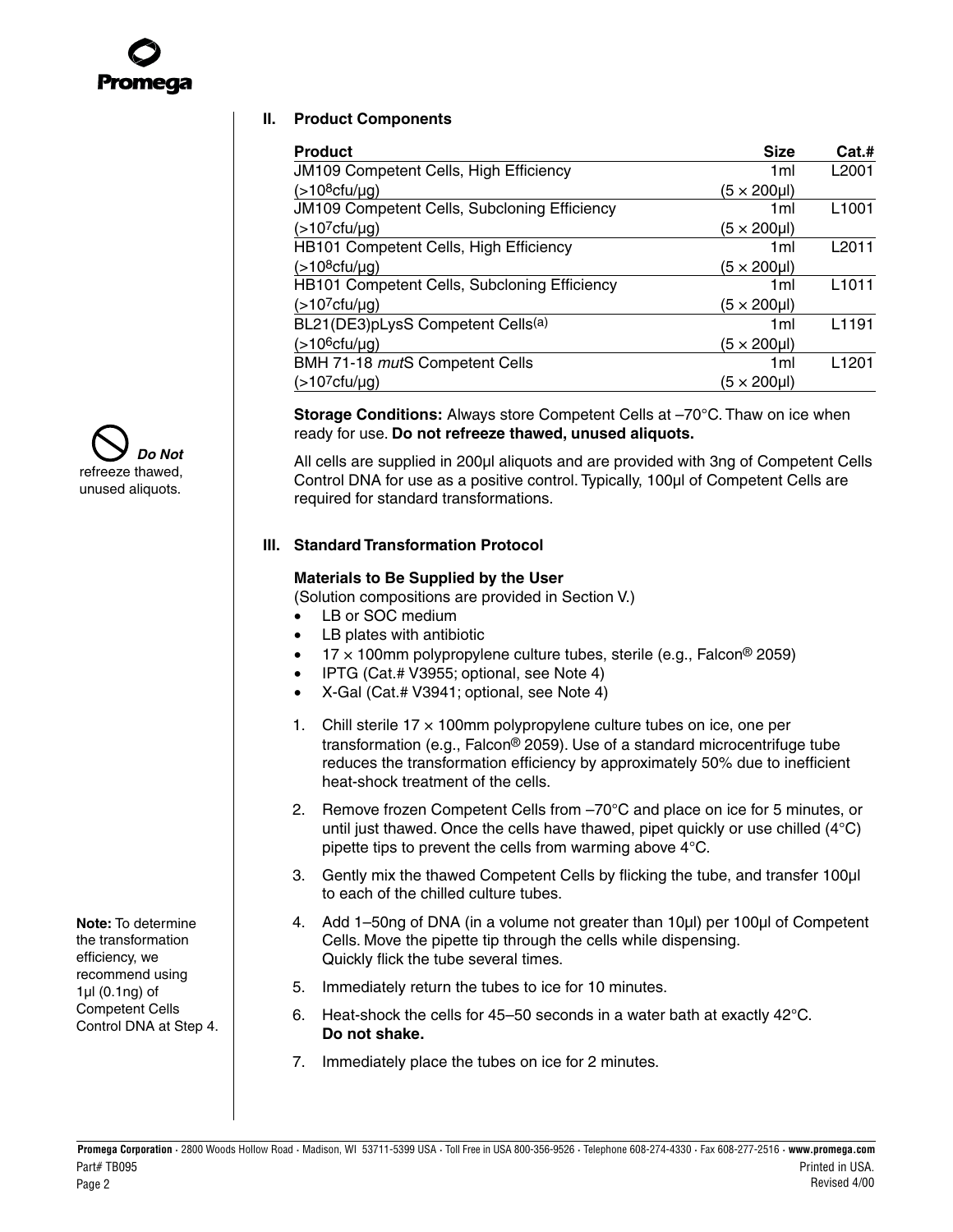**Promega Corporation ·** 2800 Woods Hollow Road **·** Madison, WI 53711-5399 USA **·** Toll Free in USA 800-356-9526 **·** Telephone 608-274-4330 **·** Fax 608-277-2516 **· www.promega.com** Printed in USA. Part# TB095 Revised 4/00 Page 3

- <span id="page-2-1"></span>8. Add 900µl of cold (4°C) SOC medium to each transformation reaction, and
- 9. For each transformation reaction, we recommend diluting the cells 1:10 and 1:100 and plating 100µl of the undiluted, 1:10 and 1:100 dilutions on antibiotic plates (see Notes 1–3). Incubate the plates at 37°C for 12–14 hours.

incubate for 60 minutes at 37°C with shaking (approximately 225rpm).

## <span id="page-2-0"></span>**Notes:**

- 1. For transformations using the Competent Cells Control DNA, we recommend diluting the cells 1:10 and then plating 100µl on LB/ampicillin plates.
- 2. Do not dilute BL21(DE3)pLysS Competent Cells; spread 100µl of these cells directly onto antibiotic plates.
- 3. If desired, pellet the cells by centrifugation at 1,000  $\times$  g for 10 minutes, then resuspend in 200µl of SOC or LB medium and plate (see margin note).
- 4. **Blue/white screening** can be used with a variety of vectors in conjunction with JM109 Competent Cells. To use blue/white color screening for recombinants, plate the transformed cells on LB plates containing 100µg/ml ampicillin, 0.5mM IPTG (Cat.# V3955) and 40µg/ml X-Gal (Cat.# V3941). Incubate overnight at 37°C.

An alternative to preparing plates containing X-Gal and IPTG is to spread 20µl of 50mg/ml X-Gal and 100ul of 0.1M IPTG onto LB ampicillin plates and allow these components to absorb for 30 minutes at 37°C prior to plating cells.

5. Solutions and media containing **tetracycline** must be stored protected from light in order to maintain potency.

## **IV. Calculation of Transformation Efficiency (Colony Forming Units [cfu])**

Transformation efficiency is defined as the number of colony forming units (cfu) produced by 1µg of Competent Cells Control DNA (supercoiled plasmid DNA) and is measured by performing a control transformation reaction using a known quantity of DNA, typically 0.1ng, then calculating the number of cfu formed per microgram DNA.

## **Equation for Transformation Efficiency (cfu/µg)**

 $\frac{\text{c}f}{\text{cm}}$  cfu on control plate<br>
Ing of Competent Cells Control DNA plated  $\times$   $\frac{1 \times 10^3 \text{ng}}{\text{pg}}$ 

## **Example**

After adding 900µl SOC medium to 100µl competent cells that have been transformed with 0.1ng Competent Cells Control DNA, transfer 100µl (equivalent to 0.01ngDNA) to 900µl SOC medium and plate 100µl (equivalent to 0.001ng DNA). If 100 colonies are observed on the plate, the transformation efficiency is:

 $\frac{100cfu}{0.001ng} \times \frac{1 \times 10^3ng}{\mu g} = 1 \times 10^8cfu/\mu g$ 

**Note:** Transformation with ligated plasmid DNA will produce fewer colonies than transformation with supercoiled plasmid DNA.

**Note:** Use high-quality deionized water (e.g., MilliQ® or NANOpure®) for SOC medium (see recipe i[n Section V\).](#page-3-0) If LB or other media is used, transformation efficiencies will be reduced.

**Note:** HB101 and BL21(DE3)pLysS Competent Cells cannot be used for blue/white color screening.

**Note:** The Competent Cells Control DNA (pGEM®-3Z Vector(b)) is supplied at a concentration of 0.1ng/µl in TE buffer.

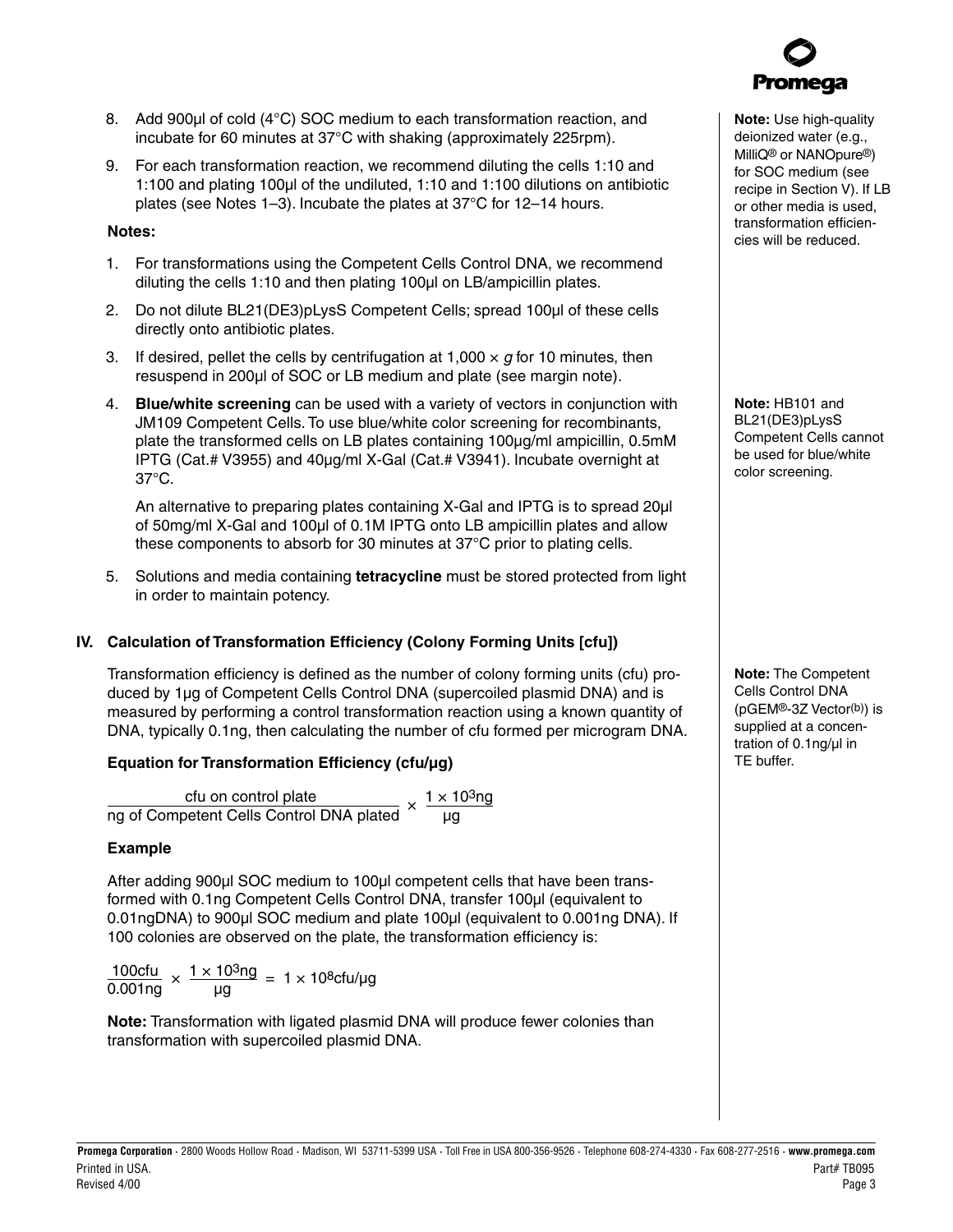<span id="page-3-1"></span><span id="page-3-0"></span>

### **V. Composition of Buffers and Solutions**

#### **glucose, 2M**

180.16g glucose

Add distilled water to 500ml, filtersterilize through a 0.2µm filter unit and store in aliquots at –20°C. Stable for 1 year.

#### **IPTG stock solution, 0.1M**

1.2g IPTG (Cat.# V3955)

Add water to 50ml final volume. Filtersterilize through a 0.2µm filter unit and store at 4°C.

#### **LB medium with ampicillin**

| 10g/L | Bacto <sup>®</sup> -Tryptone |
|-------|------------------------------|
|-------|------------------------------|

- 5g/L Bacto®-Yeast Extract
- 5g/L NaCl

Adjust the pH to 7.5 with NaOH. Autoclave to sterilize. Allow the autoclaved medium to cool to 55°C and add ampicillin (final concentration 100µg/ml). For LB plates, include 15g agar prior to autoclaving.

#### **X-Gal**

Available from Promega (Cat.# V3941) at a concentration of 50mg/ml in dimethylformamide.

#### **Mg2+ stock solution, 2M**

101.5g  $MgCl_2 \bullet 6H_2O$ 123.3g  $MgSO_4 \bullet 7H_2O$ 

Add distilled water to 500ml and filtersterilize through a 0.2µm filter unit.

**Note:** Filter-sterilizing units should be prerinsed with distilled water before use to remove any toxic material.

#### **SOC medium**

- 2.0g Bacto®-tryptone
- 0.5g Bacto®-yeast extract
- 1ml 1M NaCl 0.25ml 1M KCl
	- 1ml Mg2+ stock  $(1M MgCl<sub>2</sub> \bullet 6H<sub>2</sub>O,$ 1M  $MqSO<sub>4</sub>$  • 7H<sub>2</sub>O), filter-sterilized
	- 1ml 2M glucose, filter-sterilized

Bring to 100ml with distilled water.

Add Bacto®-tryptone, Bacto®-yeast extract, NaCl and KCl to 97ml distilled water. Stir to dissolve. Autoclave and cool to room temperature. Add 2M Mg2+ stock and 2M glucose stock, each to a final concentration 20mM. Filter the complete medium through a 0.2µm filter unit. The pH should be 7.0.

#### **VI. References**

- 1 Hanahan, D. (1985) In: DNA Cloning, Vol. 1, Glover, D., ed., IRL Press, Ltd., 109.
- 2. Yanisch-Perron, C., Vieira, J. and Messing, J. (1985) Improved M13 phage cloning vectors and host strains: nucleotide sequences of the M13mp18 and pUC19 vectors. Gene **33**, 103.
- 3. Lacks, S. and Greenberg, B. (1977) Complementary specificity of restriction endonucleases of Diplococcus pneumoniae with respect to DNA methylation. J. Mol. Biol. **114**, 153.
- 4. Studier, F.W. and Moffatt, B.A. (1986) Use of bacteriophage T7 RNA polymerase to direct selective high-level expression of cloned genes. J. Mol. Biol. **189**, 113.
- 5. Davanloo, P. et al. (1984) Cloning and expression of the gene for bacteriophage T7 RNA polymerase. Proc. Natl. Acad. Sci. USA **81**, 2035.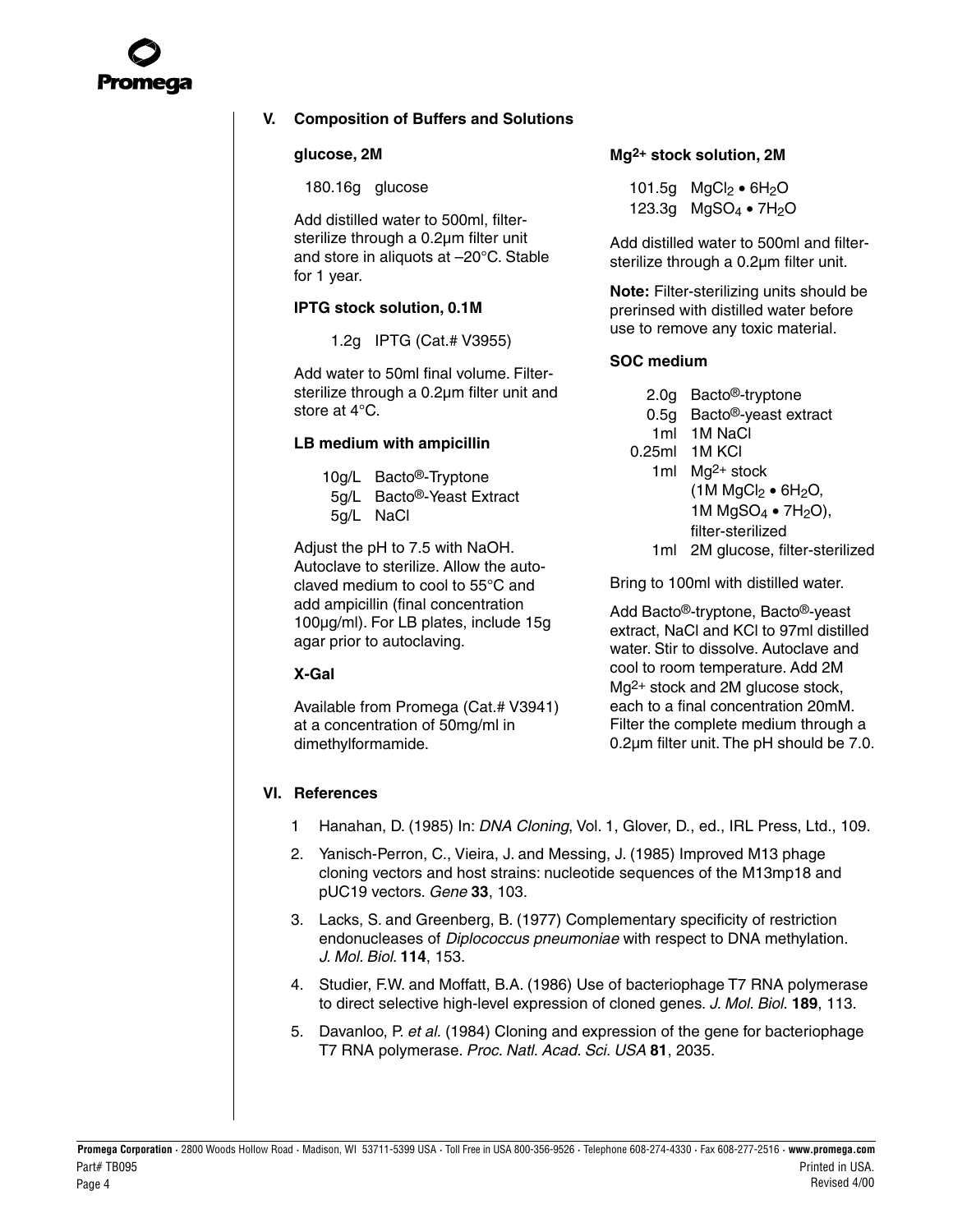<sup>(a)</sup>Usage restrictions apply to Bacterial Strains JM109(DE3) and BL21(DE3)pLysS, to the following Promega products that include these bacterial strains (pGEMEX<sup>®</sup>-1 and pGEMEX<sup>®</sup>-2 Vectors) and to any derivatives thereof. Please read the following statement describing these restrictions before purchasing any of these products.

#### **Usage Restrictions for the T7 Expression System**

The T7 expression system is based on technology developed at Brookhaven National Laboratory under contract with the U.S. Department of Energy and is the subject of patents and patent applications assigned to Associated Universities, Inc. (AUI). This technology, including bacteria, phages and plasmids that carry the gene for T7 RNA Polymerase, is to be used for academic or nonprofit laboratory or licensed commercial research purposes only. By accepting or using the T7 expression technology you agree to be bound by the following conditions set forth by AUI. The initial purchaser may refuse to accept the conditions of this notice by returning this product and the enclosed materials to Promega unused. **Academic and Non-Profit Laboratories**

No materials that contain the cloned gene for T7 RNA polymerase may be distributed further to third parties outside of your laboratory, unless the recipient receives a copy of this assurance notice and agrees to be bound by its terms. This limitation applies to Bacterial Strain JM109(DE3) and BL21(DE3)pLysS, to the following Promega products that include these bacterial strains (pGEMEX®-1 and pGEMEX®-2 Vectors, pET-5 and pET-9 Vectors, and all pET Vector Systems), and to any derivatives thereof.

#### **Commercial Laboratories**

A license is required for any commercial use of the T7 expression system, including use of the T7 system for research purposes or for production purposes by any commercial entity. Information about commercial licenses may be obtained from the Licensing Office, Brookhaven National Laboratory, Upton, New York, 11973, Telephone: 516-282-3312, FAX: 516-282-3729.

(b)U.S. Pat. No. 4,766,072 has been issued to Promega Corporation for transcription vectors having two different bacteriophage RNA polymerase promoter sequences separated by a series of unique restriction sites into which foreign DNA can be inserted.

© 1990–2000 Promega Corporation. All Rights Reserved.

pGEM and pGEMEX are trademarks of Promega Corporation and are registered with the U.S. Patent and Trademark Office.

Bacto is a registered trademark of Difco Laboratories. Falcon is a registered trademark of Becton, Dickinson and Company. MilliQ is a registered trademark of Millipore Corporation. NANOpure is a registered trademark of Barnstead/Thermolyne. **Promega Corporation**

All prices and specifications are subject to change without prior notice.



2800 Woods Hollow Road Madison, WI 53711-5399 USA Telephone 608-274-4330 Fax 608-277-2516 Internet www.promega.com

Product claims are subject to change. Please contact Promega Technical Services or access the Promega online catalog for the most up-to-date information on Promega products.